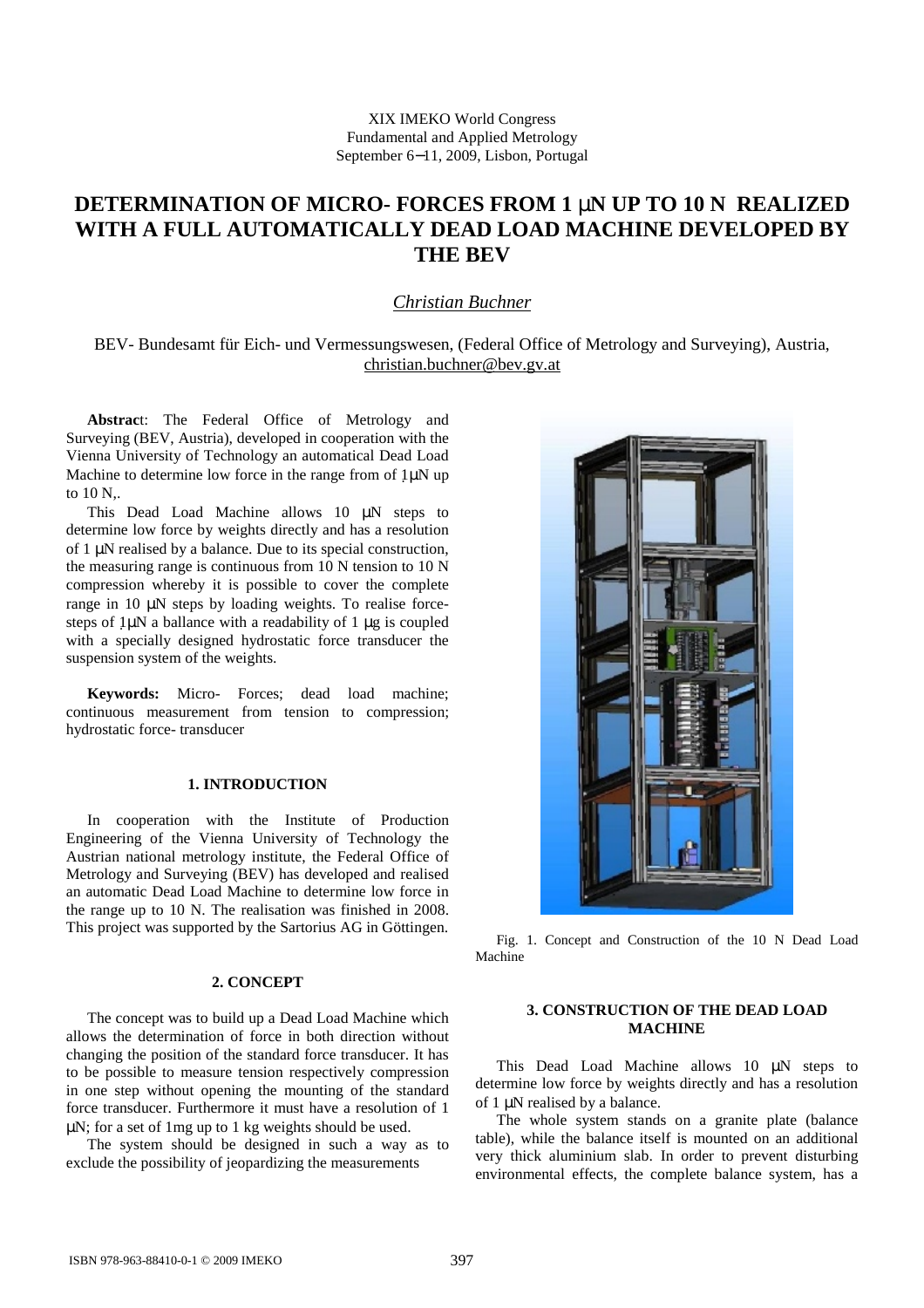wind shield which is closed during measurement. In addition, the whole system is housed in a protective enclosure which is detached from the measurement unit. Both the control and power electronics were placed outside the enclosure in order to keep the effects of thermically induced currents to a minimum. The whole system is constructed mainly from non-magnetic and/or antistatic materials to prevent disturbances from magnetic fields.



Fig. 2. realisation of the 10 N Dead Load Machine (without covering); mechanism for the wire weights and for the disc weights in the middle; in the lower ground is the measurement cell for the standard force transducer, on the top the balance

Due to its special construction, the measuring range is continuous from 10 N tension to 10 N compression whereby the construction is like a beam balance with a counter weight on one side and the two parts of weights for the realisation of force on the other side. On this side there is also a so called "couple element" to the balance. A couple of counterweights on the beam compensate the weight of this "couple element" to the balance. One Part of the weights are especially designed wire weights from 1 mg to 500 mg, and the second part are disc weights from 1 g up to 500 g; the counter weights are two 500g disc weights.



Fig. 3. Beam balance - Construction of the 10 N Dead Load Machine: on the left there is the "couple element" to the balance, and on the right there are different counter weights for compensation

With these weights it is possible to cover the complete force range in 10 μN steps by loading weights, which means in steps of 1mg weights. With a pneumatically controlled lift system it is possible to put separately every weight on the weight holder.

Fig. 4. Handling system for the weights: 1 g disc weight on the suspension system lifted by the aluminium disc and the white lifting mechanism with the contact control



While replacing the masses the suspension system is fixed by a mechanism to avoid a changing of the force to the transducer.

Fig. 5. Handling system for the weights of the 10 N Dead Load Machine



To realise force-steps of 1μN it was necessary to couple a monolithic weighing cell with a weighing range of 36g with the suspension system of the weights. Furthermore it is possible to determine the hysteresis in every point including the zero point.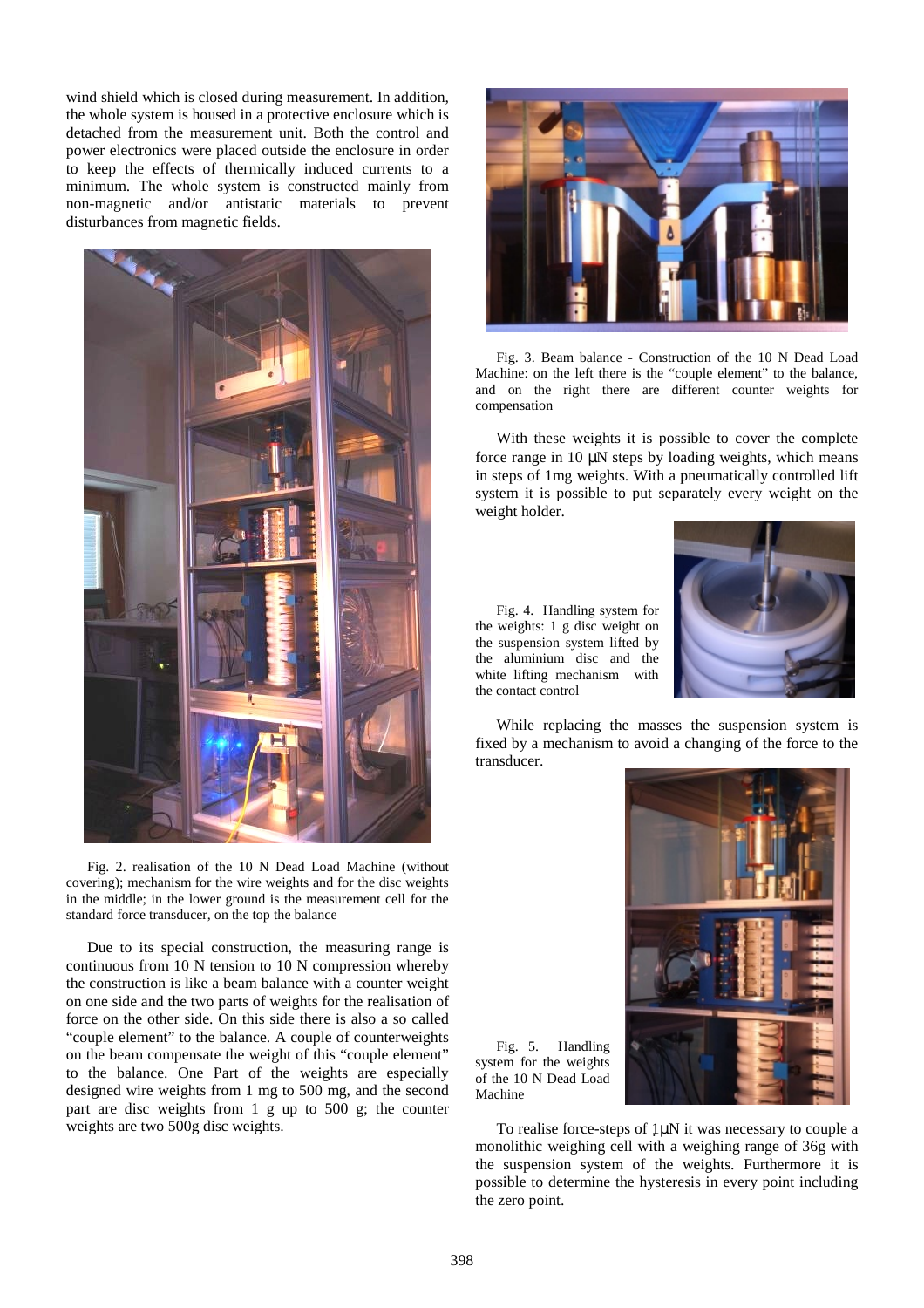The mass comparator which is used in the System is a modified Sartorius CCE36 mass comparator to 36 g maximum load which has a resolution of 1 μg. It was specially adapted by Sartorius for such a use. In addition the weighing pan for weights was completely redesigned.



Fig. 6. Balance on the top of the Dead Load Machine with the "couple element" to the beam balance

Due to the measurement characteristics of the comparator (movement) and changing of the length caused by the temperature change, a "hydrostatic transducer" was developed connecting the suspension system to the balance and making the balance independent from the system. The "force" between the balance and the suspension system can be changed in a way, that in this "hydrostatic transducer" the buoyancy in a liquid of a floating body is changed. This floating body is a little double cylinder with a motor inside to change the volume of the cylinder. To avoid influence from the surface tension of the liquid the cylinder is completely immersed and fixed to the balance over a very thin rod. Due to the necessary transmitted force (up to approx. 0,4 N; 36g max. load of the balance) and a small size of the floating body a liquid with a very high density is used.



for the liquid; the blue part above is the motor for reducing or increasing the volume of the cylinder inside the vessel

#### **4. FUNCTIONALITY AND PROCEDURE OF THE DEAD LOAD MACHINE**

The system is build up on the basis of a beam balance. Fixed with elastic bands there are two 500 g counterweights on one side and two groups of well known weights on the other side. The suspension system of these weights is fixed to the test forces transducer in the lower part and over the hydrostatic transducer to the balance on the top. Pneumatically controlled weight lifts handle all weights from 1mg up to 500g separately.

To avoid any thermal layering the system is encased in an isolated "water-cooled" covering.



Fig. 8. Temperature-housing of the dead load machine

The control programme should contain at least a standard programme for fully automatic calibration in accordance with the relevant operating instructions (e.g.: ISO 376). After introducing and mounting the force transducer into the measurement camber the system is closed and stabilized. After entering the maximum load of the force transducer into the computer the measurement procedure can be started. For a calibration there are two possibilities for the operator: on one side there is a standard program according to ISO 367 and on the other side there is the possibility to create a special program whereby every step of the up and down series of measurements (increasing or decreasing the value) can be selected. Every value in different arrangements of weights can be chosen.

To measure in the range from 1 μN to 10 μN an automatic system changes the volume of the immersed floating body of the hydrostatic transducer. A volume change increases or decreases the buoyancy of this sinker and further the force between the balance and the suspension system. This changing and can be read on one hand on the balance and on the other hand on the force transducer to be measured. By increasing or decreasing the force with the hydrostatic transducer it is also possible to determine the hysteresis of a measuring point. With very careful and continuous up and down changing of the force it is possible to get informations about the stress behaviour in a point.

Fig. 7. the "hydrostatic transducer" for connecting the suspension system of the weights to the balance; the red vessel is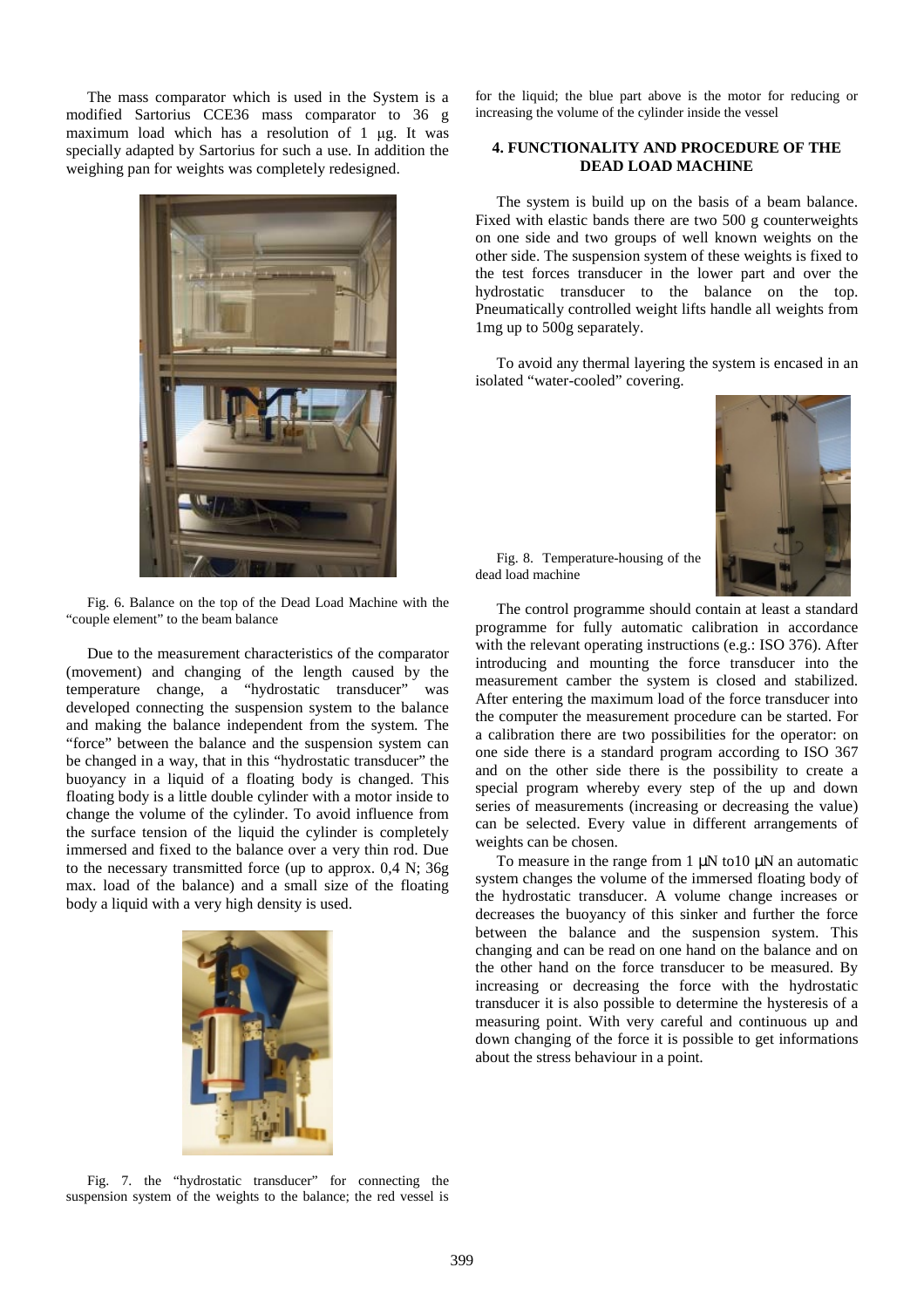

Fig. 9. The hydrostatic transducer: the changeable volume of the sinker with the motor

Also this system should have several suitable control and monitoring devices to prevent contact of magazine slots or weights to the suspension system in addition to other types of damage and errors. Due to minimal gaps between parts of the system with contact to the transducer and the rest of the device it is necessary to monitor any systematic error in measurement; without this control system it would not be possible to recognise a close contact or a wear point.





Fig. 10. The rebuilt 300 g balance as a standard force transducer connected to the suspension system of the balance. Above the force transducer there is a clamp to fix the suspension system

The mounting of the standard force transducer is constructed in a way that it is possible to measure tension respectively compression in one step without opening anything. So information can be given about the characteristic of the force transducer at zero, changing between tension and compression. By raising all weights and only one counter weight it is possible to start the measurement with 5 N compression and decrease the force in 10 μN steps by lifting different weights until 5 N tension is reached.



Fig. 11. desktop of the software; card rider "manual handling" shows an overview about the weights put on the suspension system. Also environment parameters with calculated air density for buoyancy correction from different chambers (weights and measurement) are indicated.

#### **6. MEASUREMENT RESULTS FROM THE DEAD LOAD MACHINE**

Starting in autumn 2008 a modified DMS applied – 300 g, balances cell was used as a force transducer to test the system. At the beginning of 2009 measurement series with this force transducer and already calibrated BEV force transducer (of higher capacity) have been carried out to validate the system. The first results achieved in the range down to 10 μN have been very good in terms of reproducibility and standard deviation.



Fig. 12. series of measurements of the 10 N Dead Load Machine; only measured with weights in different steps.

Now the system is implemented at the BEV. One of the main problems at the moment is to find a fitting force transducer for the lower range. Starting in summer 2009, international comparative measurements will first take place on a bilateral basis. An international comparison between the BEV and the PTB (Germany) and in the future also with other metrological institutes, and others will be carried out; parts of the results will be published at end 2009.

The results and the documentation of the implementation at BEV will be finished in summer 2009.